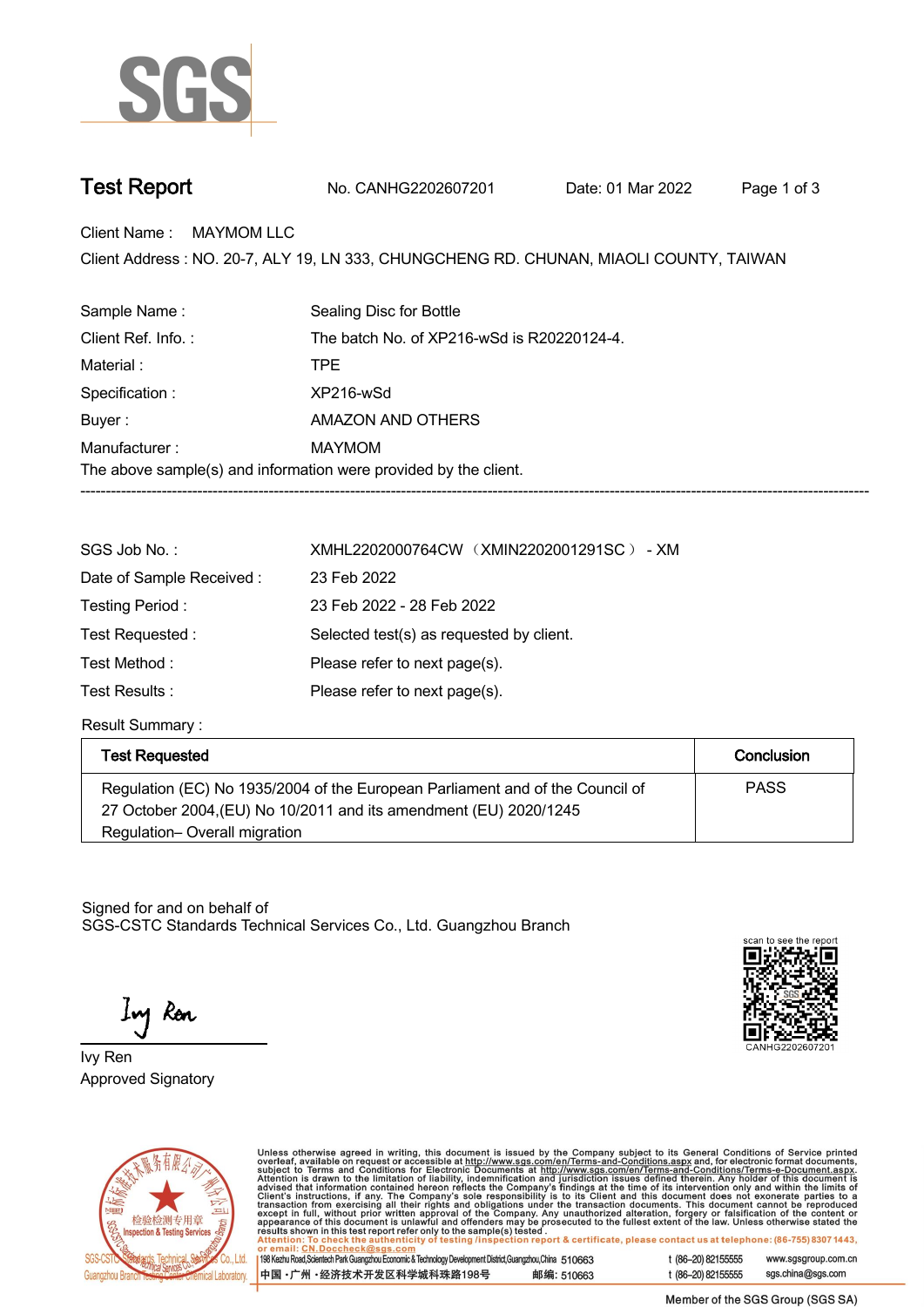

**Test Report. No. CANHG2202607201 . Date: 01 Mar 2022 . Page 2 of 3.**

**Test Results :.**

**Test Part Description : .**

| Specimen No. | <b>SGS Sample ID</b> | <b>Description</b> | Material                |
|--------------|----------------------|--------------------|-------------------------|
|              |                      |                    | (claimed by the client) |
| SN1          | CAN22-026072.001     | White soft part    | TPE                     |

# **Regulation (EC) No 1935/2004 of the European Parliament and of the Council of 27 October 2004,(EU) No 10/2011 and its amendment (EU) 2020/1245 Regulation– Overall migration**

**Test Method : With reference to Commission Regulation (EU) No 10/2011 of 14 January 2011 Annex III and Annex V for selection of condition and EN 1186-1:2002 for selection of test methods; or EN 1186-3:2002 aqueous food simulants by total immersion method;**

# **Sample 001.**

| Simulant Used : | 50% Ethanol (V/V) Aqueous Solution |
|-----------------|------------------------------------|
| T I A PP        | 70.000001                          |

| Test Condition : | 70 °C 2.0 hr(s) |  |
|------------------|-----------------|--|
|------------------|-----------------|--|

| Test Item(s)           | Max. Permissible         | Unit      | <b>MDL</b> | Test result |
|------------------------|--------------------------|-----------|------------|-------------|
|                        | Limit                    |           |            |             |
| Area/Volume            | $\overline{\phantom{a}}$ | $dm^2/kg$ | ٠          | 1.5         |
| <b>First Migration</b> | $\overline{\phantom{a}}$ | mg/kg     | 20         | $20$        |
| Second Migration       | $\overline{\phantom{0}}$ | mg/kg     | 20         | $20$        |
| <b>Third Migration</b> | 60                       | mg/kg     | 20         | $20$        |
| <b>Stability</b>       |                          |           |            | <b>YES</b>  |
| Comment                |                          |           |            | <b>PASS</b> |
|                        |                          |           |            |             |

**Notes :**

**1. mg/dm² = milligram per square decimeter**

**mg/kg = milligram per kilogram of foodstuff in contact with**

**2. °C = degree Celsius**

- **3. Analytical tolerance of aqueous simulants is 2mg/dm² or 12mg/kg**
- **4. Analytical tolerance of fatty food simulants is 3mg/dm² or 20mg/kg**
- **5.Test sample was applied to container with capacity of 0.27 L.**

**6.Test condition & simulant were specified by client. .**



Unless otherwise agreed in writing, this document is issued by the Company subject to its General Conditions of Service printed<br>overleaf, available on request or accessible at http://www.sgs.com/en/Terms-and-Conditions.as

| 198 Kezhu Road,Scientech Park Guangzhou Economic & Technology Development District,Guangzhou,China 510663 |            |
|-----------------------------------------------------------------------------------------------------------|------------|
| ┃中国 •广州 •经济技术开发区科学城科珠路198号                                                                                | 邮编: 510663 |

t (86-20) 82155555 www.sgsgroup.com.cn t (86-20) 82155555 sgs.china@sgs.com